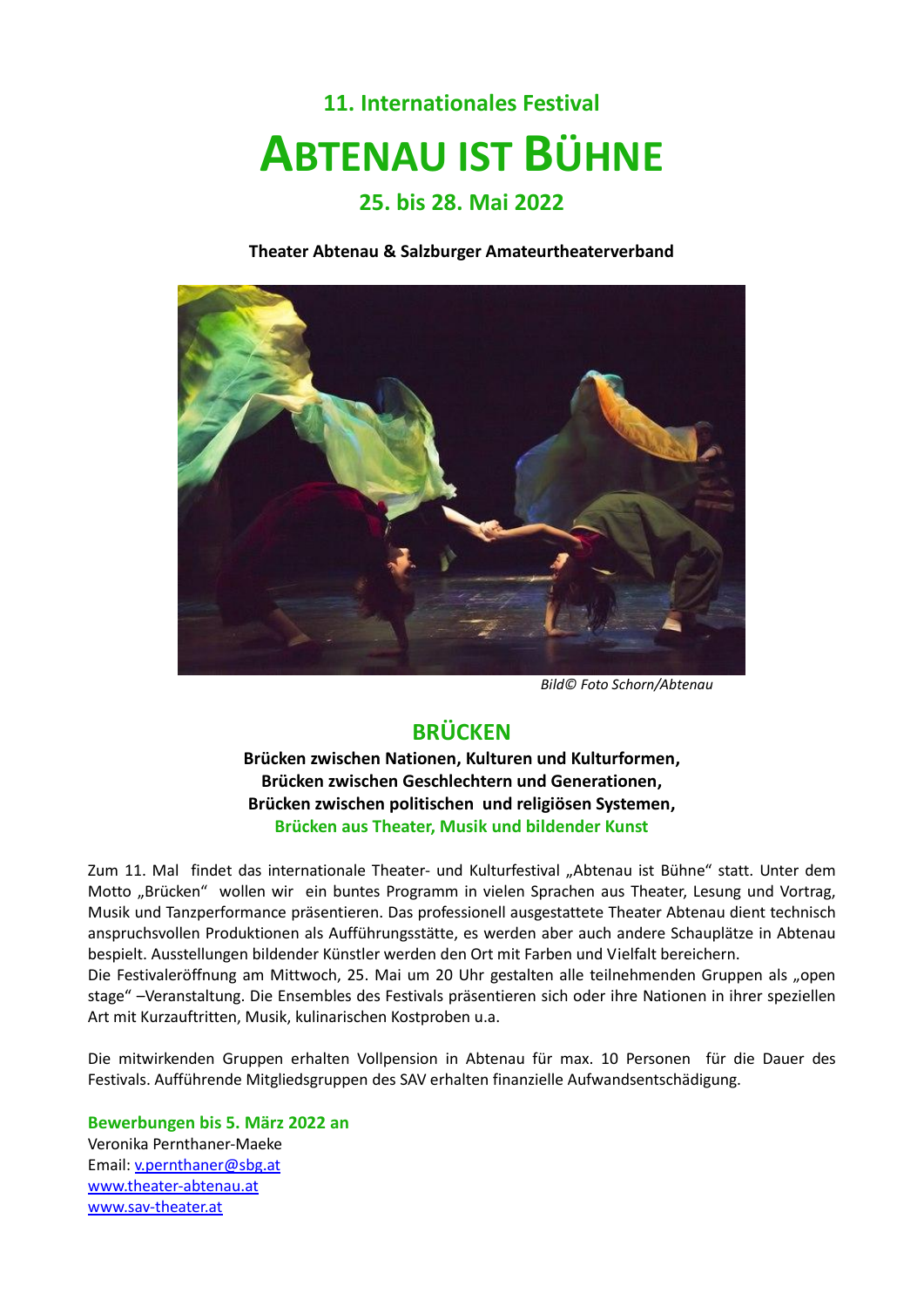## **11th International Festival "ABTENAU IS STAGE"** *BRIDGES* **25th to 28 th May 2022**

#### **An event organized by Salzburg Amateur Theatre Association and by the Theatre Abtenau**

#### **BRIDGES**

**Bridges between nations, cultures and cultural forms, Bridges between genders and generations, Bridges between political and religious systems, Bridges of theatre, music and visual arts**

The international theatre and cultural festival "Abtenau is stage" will take place between 25<sup>th</sup> and 28<sup>th</sup> May 2022. The theme this year is "Bridges". We want to present a corresponding colourful programme consisting of theatre productions in diverse languages, readings and lectures, music and dance. The main venue for technically ambitious theatrical productions will be the professionally equipped Theatre Abtenau but there will be as well other venues and performances spread over the town of Abtenau. Exhibitions from various artists will fill the town with colour and variety.

Participants will benefit from free full day lodging in Abtenau (max. 10 persons per group) during the festival.

Participants will be responsible for travel expenses and expenses related to their performance.

Opening Ceremony: Wednesday, May 25<sup>th</sup>, 8 p.m.

The participants present their nation in their individual, special kind with short plays, songs, food samples and more.

Please send in applications by March 5<sup>th</sup> 2022

#### **Contact:**

Veronika Pernthaner-Maeke Salzburg Amateurtheater Assoziation Bergstrasse 12 5020 Salzburg Email: v.pernthaner@sbg.at

**Theater Abtenau Salzburger Amateurtheaterverband** [www.theater-abtenau.at](http://www.theater-abtenau.at/) www.sav-theater.at

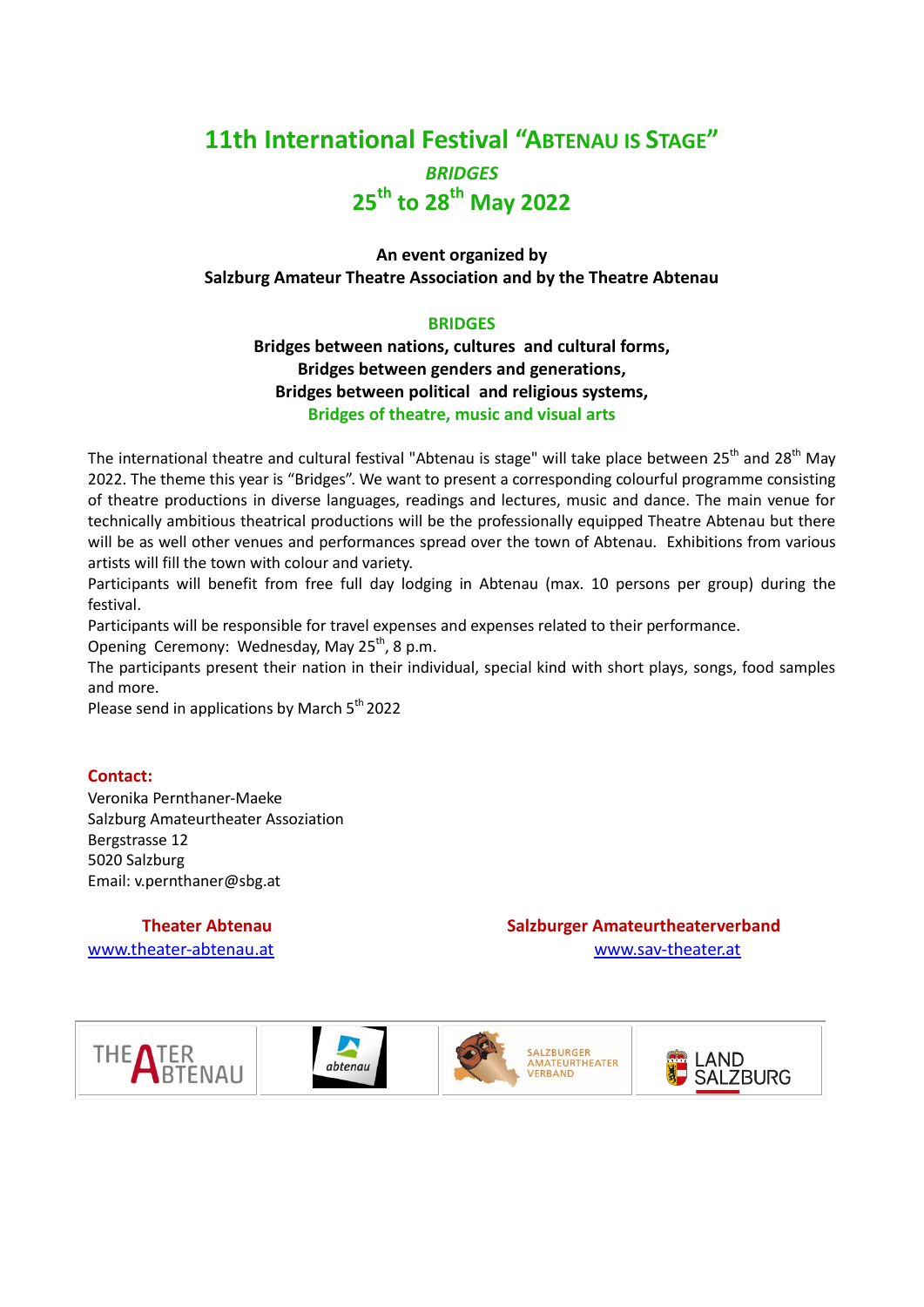## **ABTENAU IS STAGE** *ABTENAU IST BÜHNE* **25th to 28 th May 2022 in Abtenau / Austria**

## **APPLICATION FORM /** *BEWERBUNG*

(*wird bei Bedarf als Word-Datei zugesandt)*

| $\mathbf{1}$   | Name of the group<br>Name der Gruppe |  |
|----------------|--------------------------------------|--|
|                |                                      |  |
| $\overline{2}$ | Name of the leader                   |  |
|                | Name des Leiters                     |  |
| 3              | Contact address                      |  |
|                | Kontaktadresse                       |  |
| $\overline{4}$ | Mobile number<br>Telefon             |  |
|                |                                      |  |
| 5              | Email                                |  |
|                | Website                              |  |
| 6              | Title of the play<br>Titel           |  |
|                |                                      |  |
| $\overline{7}$ | Author of the play<br>Autor          |  |
|                |                                      |  |
| 8              | Director                             |  |
|                | Regisseur                            |  |
| $9\,$          | Kind of the play                     |  |
|                | Genre                                |  |
| $10\,$         | Duration of the play                 |  |
|                | Aufführungsdauer                     |  |
|                |                                      |  |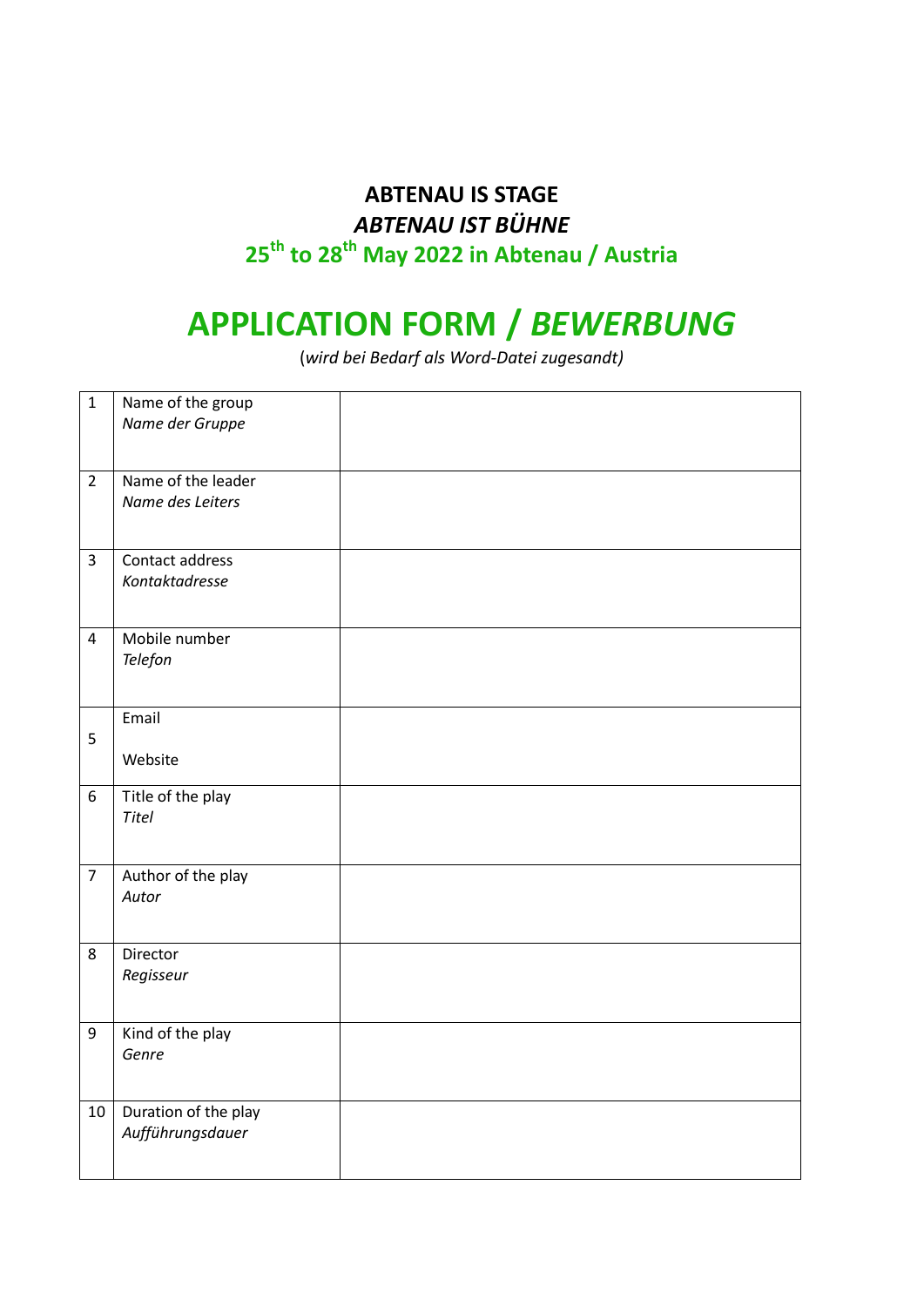| 11 | Time for building and<br>dismantling of the scene and<br>light<br>Zeit für Auf- und Abbau inkl.<br>Licht    |                                 |
|----|-------------------------------------------------------------------------------------------------------------|---------------------------------|
| 12 | Stage conditions<br>Bühnenanforderungen                                                                     |                                 |
| 13 | <b>Technical conditions</b><br>Technische Anforderungen                                                     |                                 |
| 14 | Special conditions,<br>special effects, fire etc.<br>Besondere Anforderungen,<br>Spezialeffekte             |                                 |
| 15 | Suitable age of audience<br>Für welches Alter geeignet                                                      |                                 |
| 16 | Language of performance<br>Aufführungssprache                                                               |                                 |
| 17 | Synopsis of the play<br>(maximum 50 words)<br>in English or German<br>Inhalt des Stücks<br>(max. 50 Wörter) |                                 |
| 18 | Number of members<br>Anzahl der Mitwirkenden                                                                |                                 |
| 19 | We will participate in the<br>complete festival.<br>Wir werden am gesamten<br>Festival teilnehmen.          | Yes<br>$\circ$<br>No<br>$\circ$ |
| 20 | About the group<br>(maximum 50 words)<br>Informationen über die<br>Gruppe<br>(max. 50 Wörter)               |                                 |